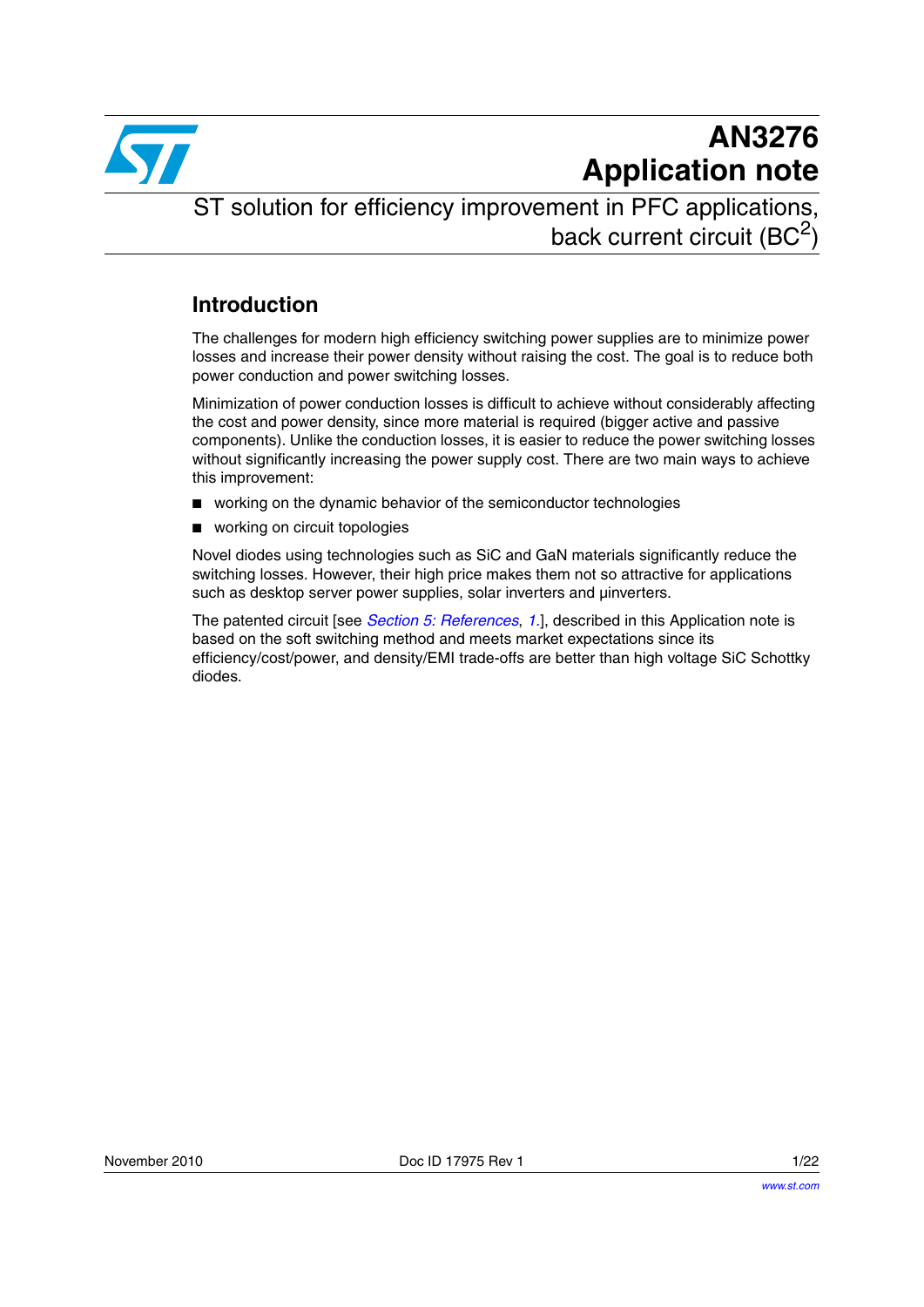## **Contents**

| 1                       |     |                                                                                               |  |  |
|-------------------------|-----|-----------------------------------------------------------------------------------------------|--|--|
|                         | 1.1 |                                                                                               |  |  |
|                         | 1.2 |                                                                                               |  |  |
|                         | 1.3 |                                                                                               |  |  |
|                         | 1.4 |                                                                                               |  |  |
| $\overline{2}$          |     | The new ST solution - BC <sup>2</sup> : energy recovery circuit $\ldots \ldots \ldots \ldots$ |  |  |
|                         | 2.1 |                                                                                               |  |  |
|                         | 2.2 |                                                                                               |  |  |
|                         |     | 2.2.1                                                                                         |  |  |
|                         |     | 2.2.2                                                                                         |  |  |
|                         |     | 2.2.3                                                                                         |  |  |
|                         |     | 2.2.4                                                                                         |  |  |
|                         |     | 2.2.5                                                                                         |  |  |
|                         |     | 2.2.6                                                                                         |  |  |
|                         | 2.3 |                                                                                               |  |  |
|                         | 2.4 |                                                                                               |  |  |
|                         | 2.5 |                                                                                               |  |  |
|                         | 2.6 |                                                                                               |  |  |
| 3                       |     |                                                                                               |  |  |
|                         | 3.1 |                                                                                               |  |  |
|                         | 3.2 |                                                                                               |  |  |
|                         | 3.3 |                                                                                               |  |  |
|                         | 3.4 |                                                                                               |  |  |
| $\overline{\mathbf{4}}$ |     |                                                                                               |  |  |
| 5                       |     |                                                                                               |  |  |
| 6                       |     |                                                                                               |  |  |

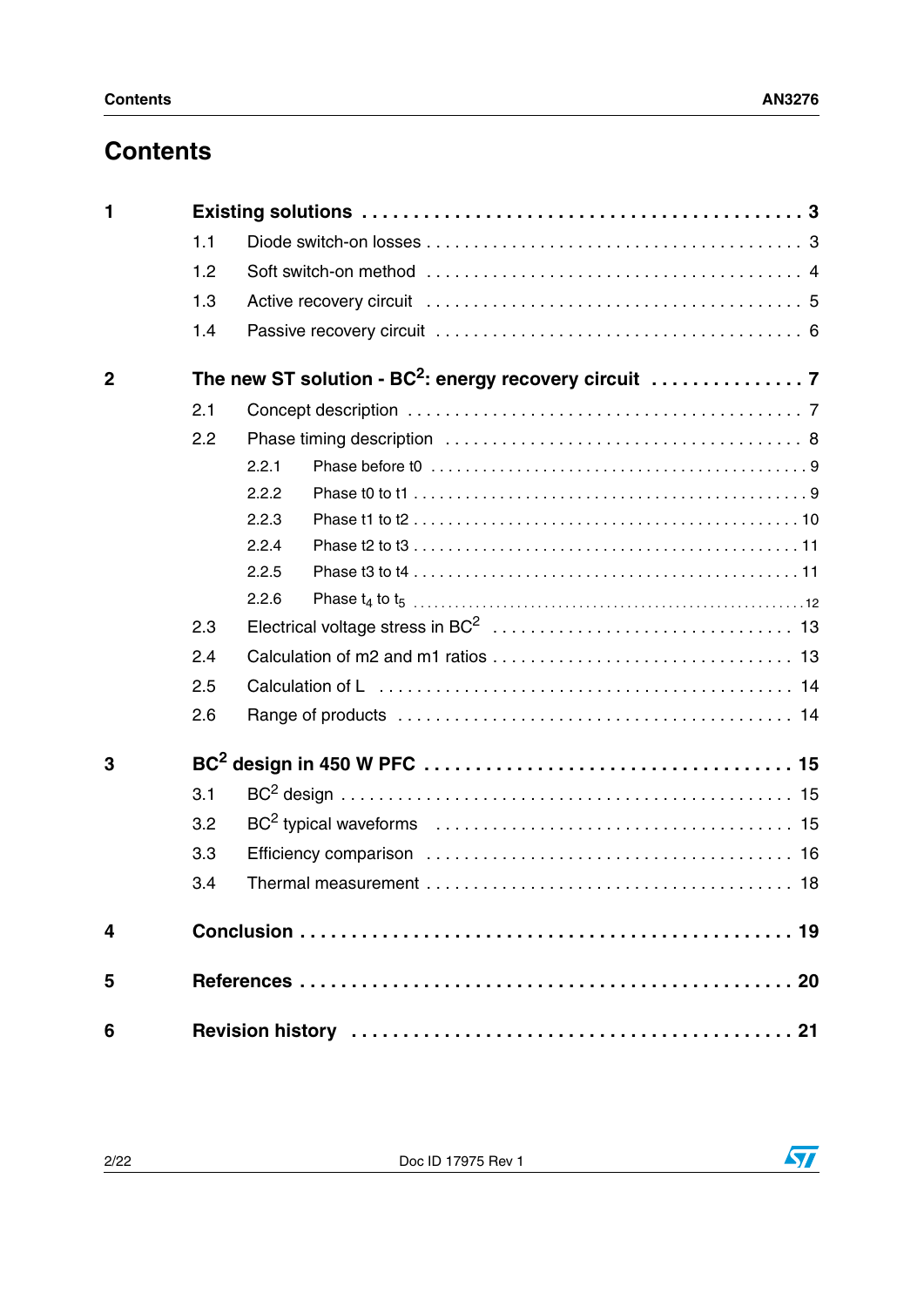## **1 Existing solutions**

This section describes some existing areas for efficiency improvements in PFC applications.

#### <span id="page-2-0"></span>**1.1 Diode switch-on losses**

Usually, in mass market applications between 200 W and 2 kW, a power factor corrector (PFC) working in continuous conduction mode (CCM) is mandatory. To improve the power converter density, the switching frequency should be increased. Nevertheless, when the switching frequency increases, power dissipation in the power switch/rectifier commutation cells leads to the major switching losses in the PFC. The main power losses occur during turn-on of the power switch due to both the voltage and current crossing area of the MOSFET and the reverse recovery losses [see *[Section 5: References](#page-19-1)*, *[2.](#page-19-2)*] produced by the PN diode as shown in *[Figure 1](#page-2-1)*.

<span id="page-2-1"></span>



To reduce the losses of the PN rectifier, many semiconductor manufacturers have recently introduced high-voltage Schottky diodes using SiC and GaN technologies. However, it is impossible to completely remove the voltage and current crossing area during transistor turn-on by improving component performance only.

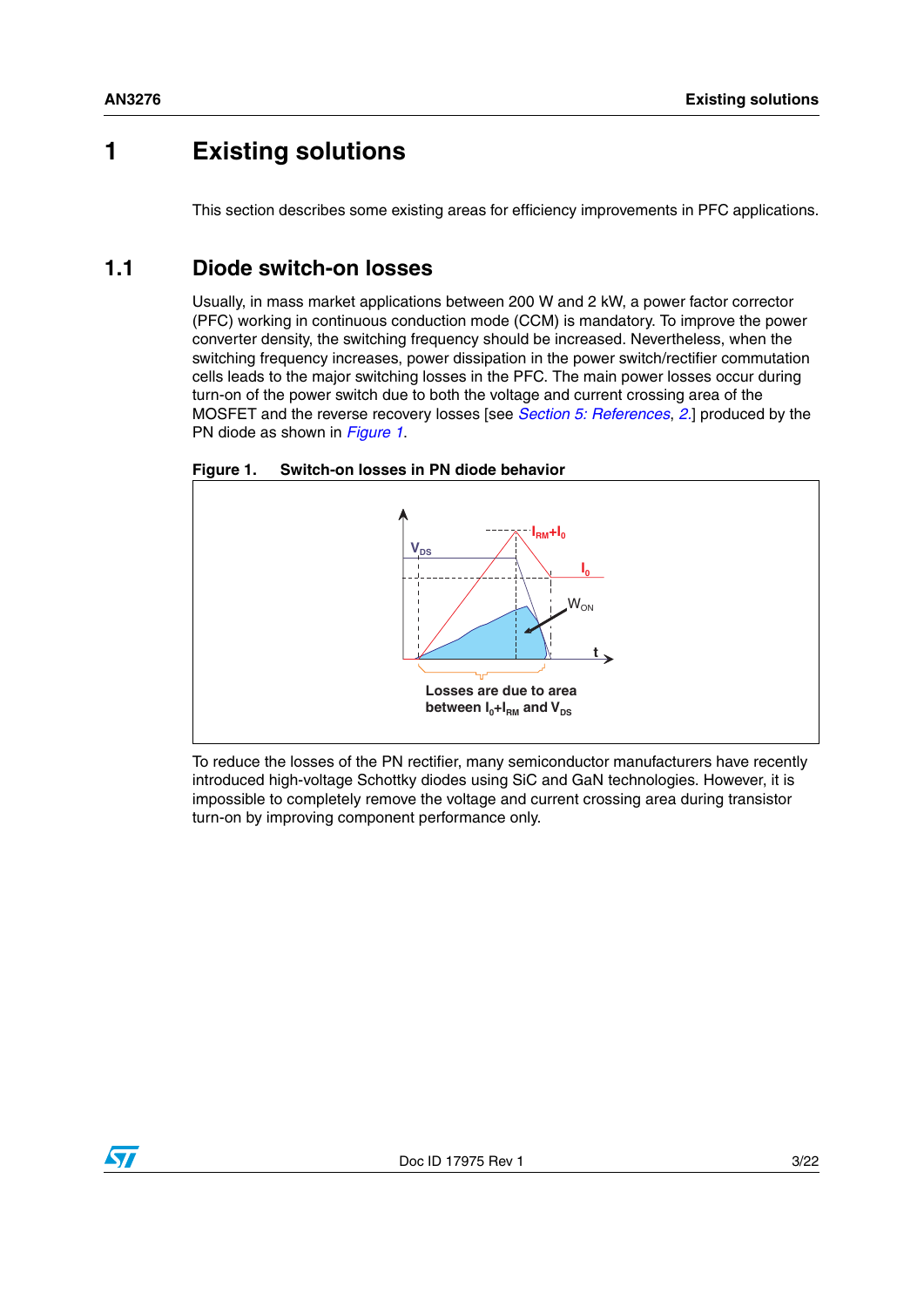



Unlike PN diodes, SiC diodes allow the turn-on dI/dt to be increased without increasing the diode recovery current. Thus, switching time decreases and switch-on losses decrease too, but they are not removed entirely. Today, in PFC designs, the turn-on dI/dt with the SiC diode is around 1000 A/µs maximum to respect EMI standards, whereas the PN diode is used with a dI/dt of 300 A/µs.

#### <span id="page-3-0"></span>**1.2 Soft switch-on method**

Another way to reduce these losses is to use a soft switching method by adding a small inductor L to control the dI/dt slope. This solution removes the current/voltage crossing area and the PN diode recovery current effect during the turn-on of the transistor as shown in *[Figure 3](#page-3-1)*.



<span id="page-3-1"></span>**Figure 3. Switch-on losses in current soft switching behavior**



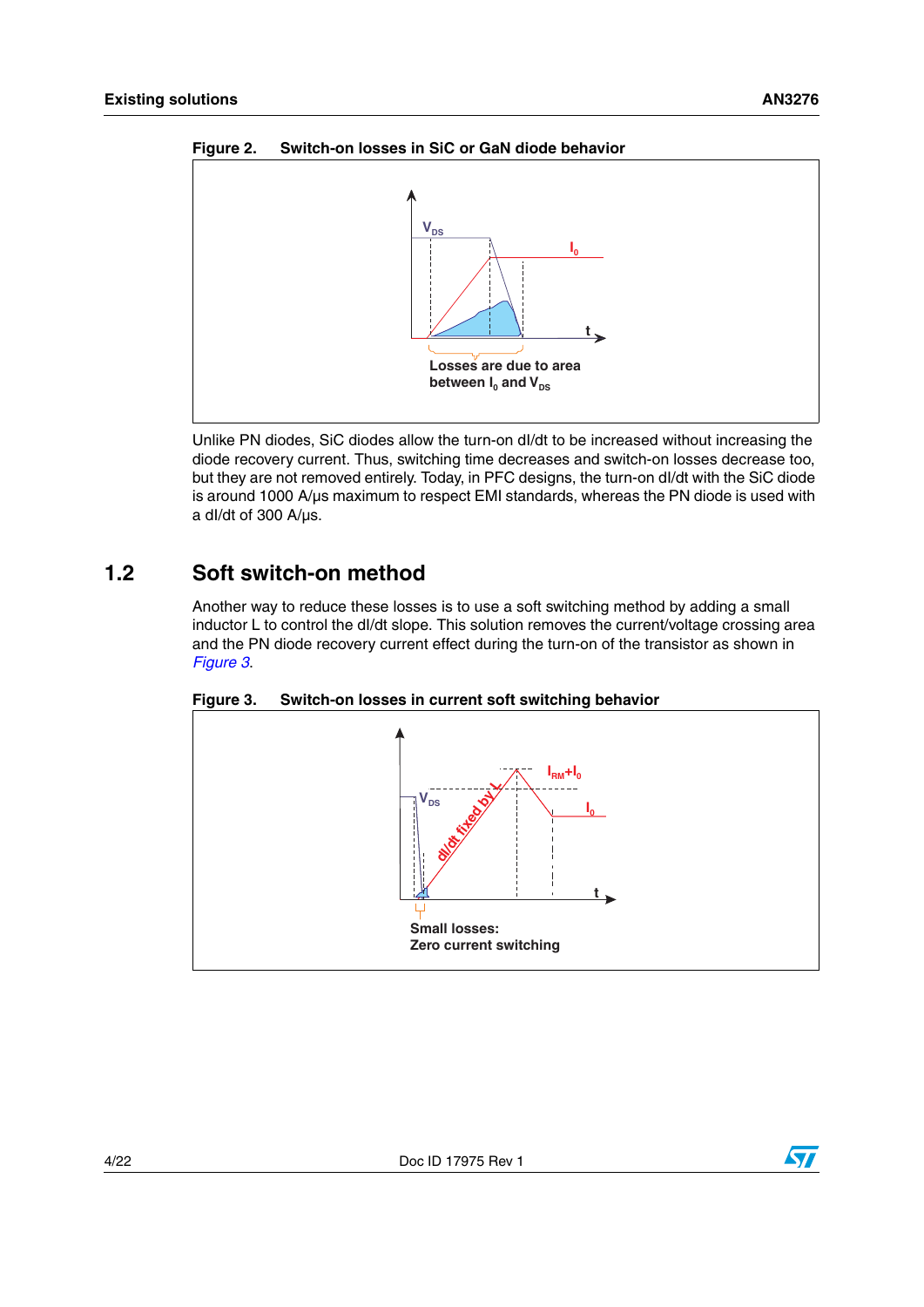This soft switching solution is well known, but it requires that several technical criteria be met:

- Reset the current in the inductor L at each switching period, whatever the variations of the current, and input and output voltages.
- Recover the saved inductive energy without losses.
- Limit any overvoltage and overcurrent stress in the semiconductor devices.
- Keep cost down when adding any device.
- Maintain a similar power supply density.

There are many circuits that are classified in two families of recovery circuits:

- active
- passive

#### <span id="page-4-0"></span>**1.3 Active recovery circuit**

In the active recovery circuit family, the zero voltage transition (ZVT) [see *[Section 5:](#page-19-1)  [References](#page-19-1)*, *[3.](#page-19-3)*] shown in *[Figure 4](#page-4-1)* is well known by designers. This circuit allows both switch-on and switch-off power losses to be removed.

#### <span id="page-4-1"></span>**Figure 4. Zero voltage transition (ZVT) active recovery circuit**



A theoretical study indicates that ZVT is an excellent topology for the PFC application, since all the switch losses are removed. In addition, this circuit can work whatever the input and output power variations. Nevertheless, in practice, the recovery current from the boost diode  $D<sub>B</sub>$  significantly affects the ZVT behavior leading to some constraints on both inductance and minimum duty cycle. During the reset current in the small inductor L, the recovery current from  $D<sub>2</sub>$  involves a high-stress voltage and damping parasitic oscillation. Finally, the dynamic behavior of the PN diode affects the global ZVT efficiency because conduction times in the transistor should increase and a dissipative snubber is mandatory to reduce the electrical stress across the semiconductors.

In terms of cost the ZVT circuit requires an additional power MOSFET and a specific PWM controller. Several derivative circuits of the ZVT circuit have the same technical issue and their higher price makes these circuits less than ideal for mass market applications. Therefore, the passive recovery circuit can be more attractive.

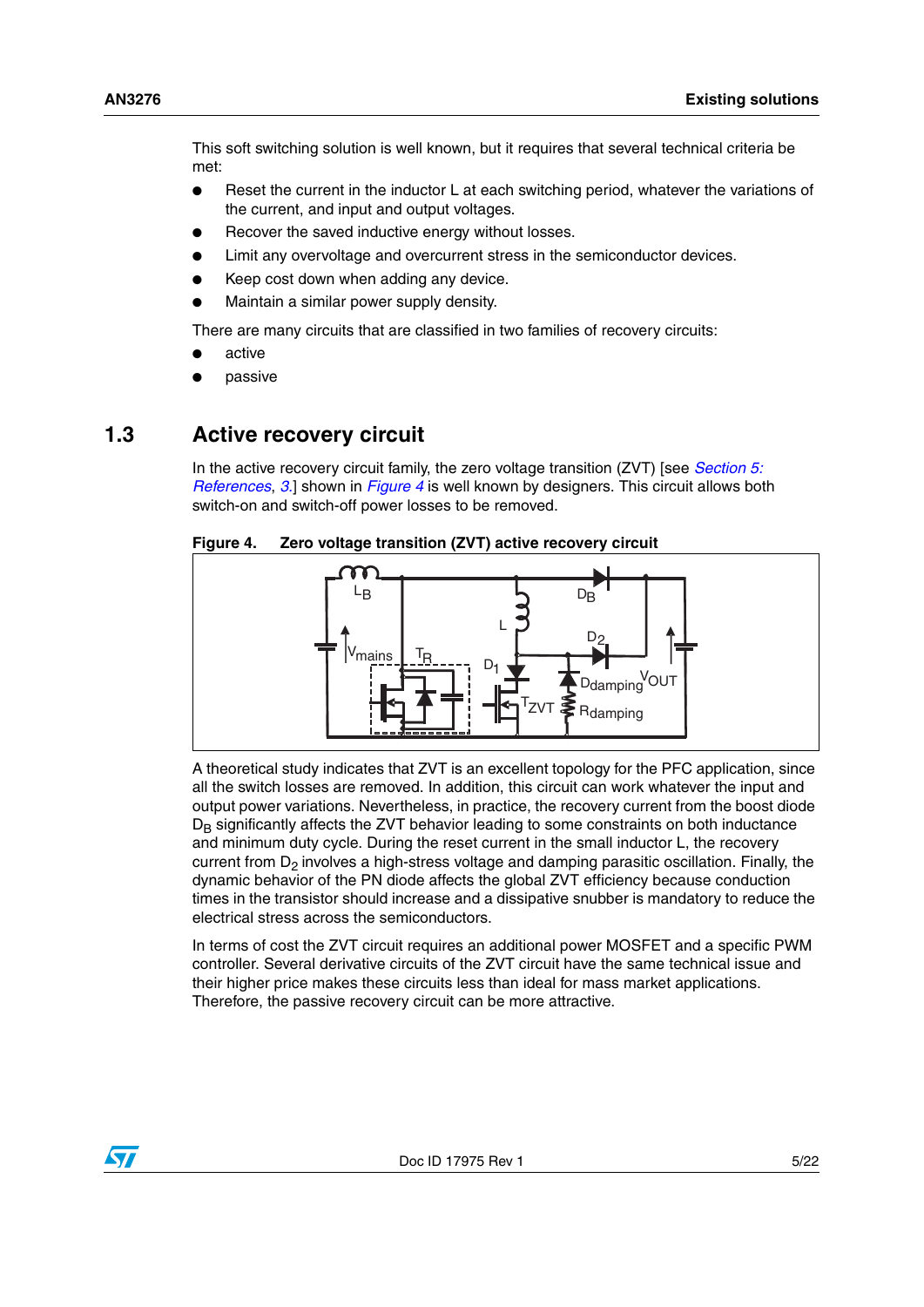### <span id="page-5-0"></span>**1.4 Passive recovery circuit**

In the passive recovery circuit family the electrical schematic shown in *[Figure 5](#page-5-1)* is a good example [see *[Section 5: References](#page-19-1)*, *[4.](#page-19-4)*]; only two extra diodes and one resonant capacitor are required.

<span id="page-5-1"></span>



This circuit works well under unchanging external conditions. However, it is difficult to design this kind of system in PFC applications since the current reset in the small inductor depends on both boost diode recovery current and the external electrical conditions.

Although, the non-dissipative passive circuit requires fewer components, it is unfortunately technically impractical in PFC applications. These examples highlight that the current snubber method is well known but the technical challenge is to recover the L energy through the application without affecting the five criteria listed in *[Section 1.2](#page-3-0)*.

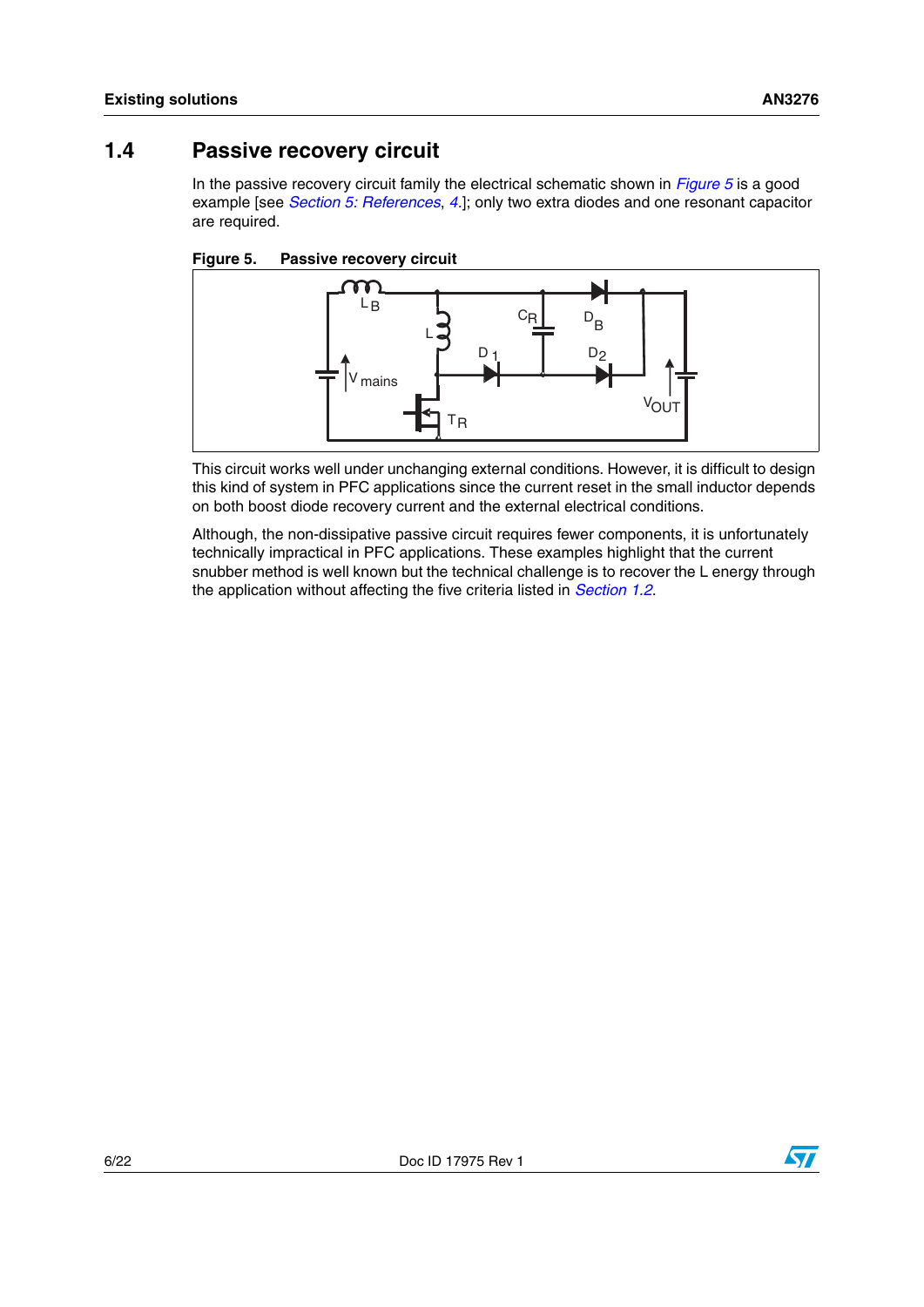## <span id="page-6-0"></span>**2 The new ST solution - BC2: energy recovery circuit**

The innovative circuit has been designed [see *[Section 5: References](#page-19-1)*, *[1.](#page-19-0)*] to respect the five soft switching criteria in *[Section 1.2](#page-3-0). [Figure 6](#page-6-2)* shows that two additional diodes  $D_1$  and  $D_2$ and two auxiliary windings  $N_{S1}$  and  $N_{S2}$  wound around the main boost inductor  $L_B$  are designed to reset the energy stored in the small inductor L.



<span id="page-6-2"></span>

## <span id="page-6-1"></span>**2.1 Concept description**

The winding N<sub>S1</sub> allows the I<sub>RM</sub> current from the boost diode D<sub>B</sub> to be recovered in the main boost inductor when the transistor turns on. Since the mains input voltage modulates the  $L<sub>B</sub>$ voltage, it also modulates the reflected voltage across  $N_{S1}$ . This input voltage also modulates the boost diode current  $I_{DB}$  and its associated recovery current  $I_{BM}$ . These combined modulations allow the extra current  $I<sub>BM</sub>$  flowing in the inductor L to be reset into the winding N<sub>S1</sub> even in the worst case. The winding N<sub>S2</sub> allows the extra current of L to be injected into the output capacitor when the transistor turns off. The reflected voltage across  $N_{\rm S2}$  is also a function of the input voltage. This reflected voltage reaches its maximum when the AC line voltage is low, corresponding to the maximum value of the inductor L current. These combined variations allow the current flowing in the inductor L to be cancelled in the bulk capacitor through the diode  $D_2$  even in the worst case. The benefits of these two additional windings N<sub>S1</sub> and N<sub>S2</sub> are to switch off the diodes D<sub>1</sub> and D<sub>2</sub> with a low dl/dt (about 10 A/µs) as in a discontinuous mode switching converter. Their recovery currents do not affect the behavior of the  $BC<sup>2</sup>$  circuit.

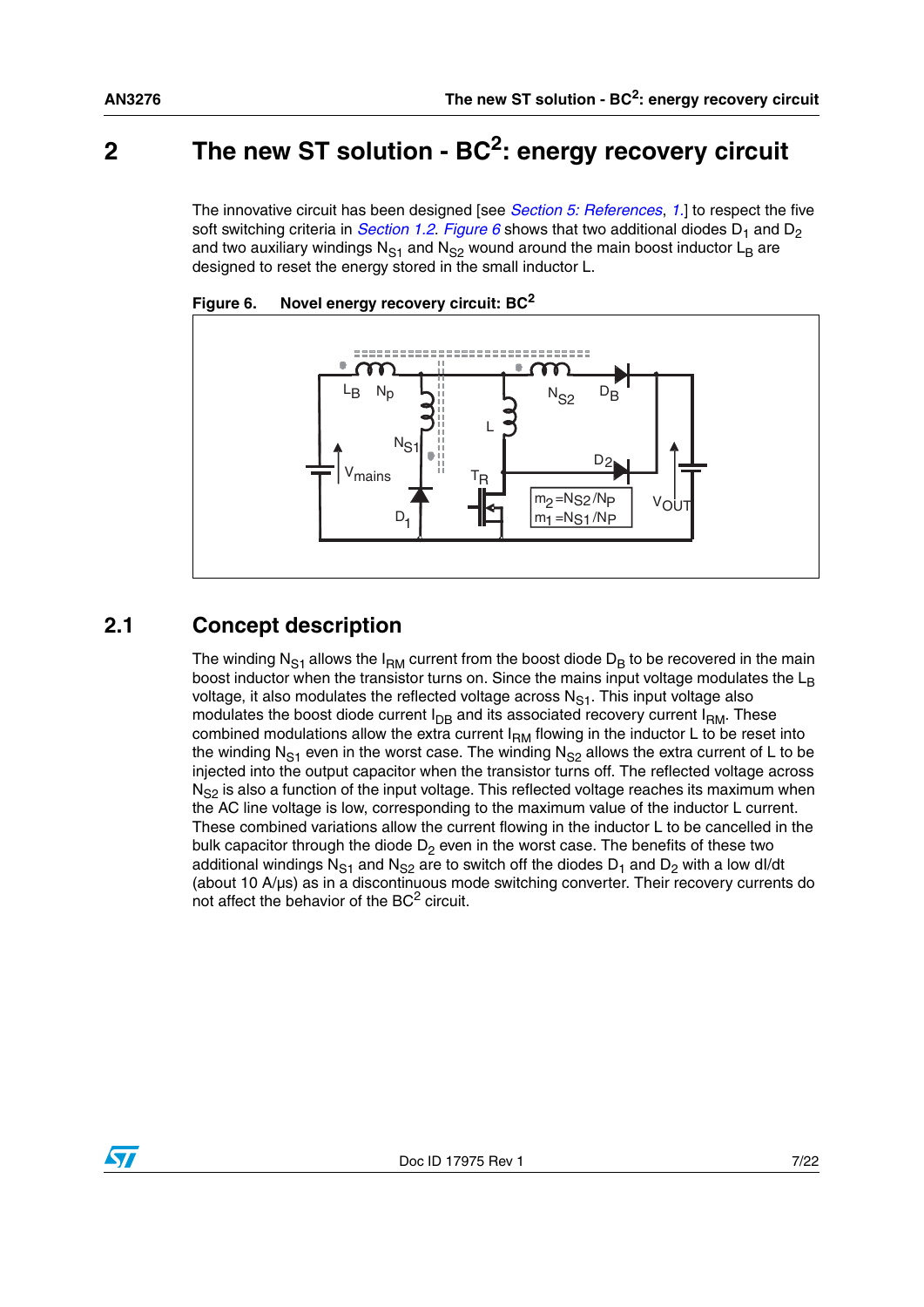## <span id="page-7-0"></span>**2.2 Phase timing description**

#### <span id="page-7-1"></span>**Figure 7. Equivalent timing per phase**



The winding ratios  $m_1$  and  $m_2$  versus N<sub>P</sub> winding are those of the windings N<sub>S1</sub> and N<sub>S2</sub> respectively.

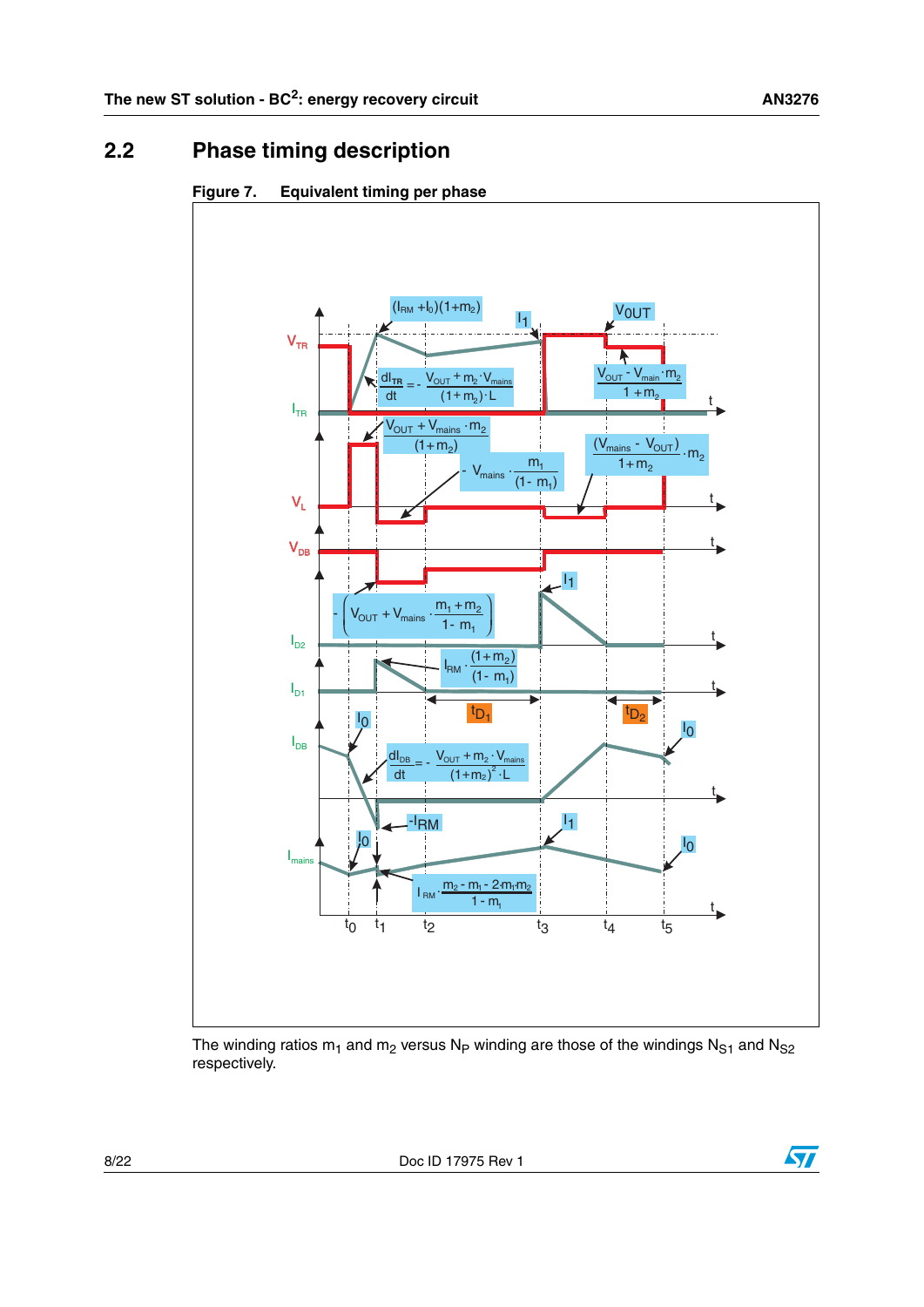#### <span id="page-8-0"></span>**2.2.1** Phase before  $t_0$

#### Figure 8. Equivalent circuit before t<sub>0</sub>



Before  $t_0$ , the BC<sup>2</sup> circuit has the same behavior as the conventional boost converter. The boost diode  $D_B$  conducts to send the main inductor energy through the output bulk capacitor.

#### <span id="page-8-1"></span>**2.2.2** Phase  $t_0$  to  $t_1$

#### **Figure 9.** Equivalent circuit  $t_0$  to  $t_1$

![](_page_8_Figure_8.jpeg)

At  $t_0$ , the power MOSFET turns on and the current in D<sub>B</sub> is equal to  $I_0$ . At  $t_0+$ , the current soft switching occurs, that is to say, the voltage across the power MOSFET decreases to 0 volt under a zero current and no switching losses appear. After  $t_0$ , the current flowing in L increases linearly until it reaches the input current  $I_0$  added with the recovery diode  $I_{RM}$ , whereas the current flowing in  $D_B$  decreases linearly down to - $I_{BM}$ .

*[Figure 7](#page-7-1)* shows the behavior of these currents taking account of the  $m<sub>2</sub>$  transformer ratio. The simplified dl/dt expression in transistor  $T_R$  and the boost diode  $D_B$  can be estimated using,

and L  $V_{\rm out} - V_{\rm i}$ dt dI  $\frac{dI_{DB}}{dt} \approx \frac{dI_{TR}}{dt} = \frac{V_{out} - V_{N_{S2}}}{L}$ 

 $V_{N_{S2}} = \frac{(V_{\text{out}} - V_{\text{mains}}).m_2}{1 + m_2}$ 

At  $t_0$  +, the C<sub>OSS</sub> capacitance of the power MOSFET is discharged in its R<sub>DS(on)</sub>. Unlike standard PFC circuits, the voltage applied across the drain is lower because the reflected

![](_page_8_Picture_14.jpeg)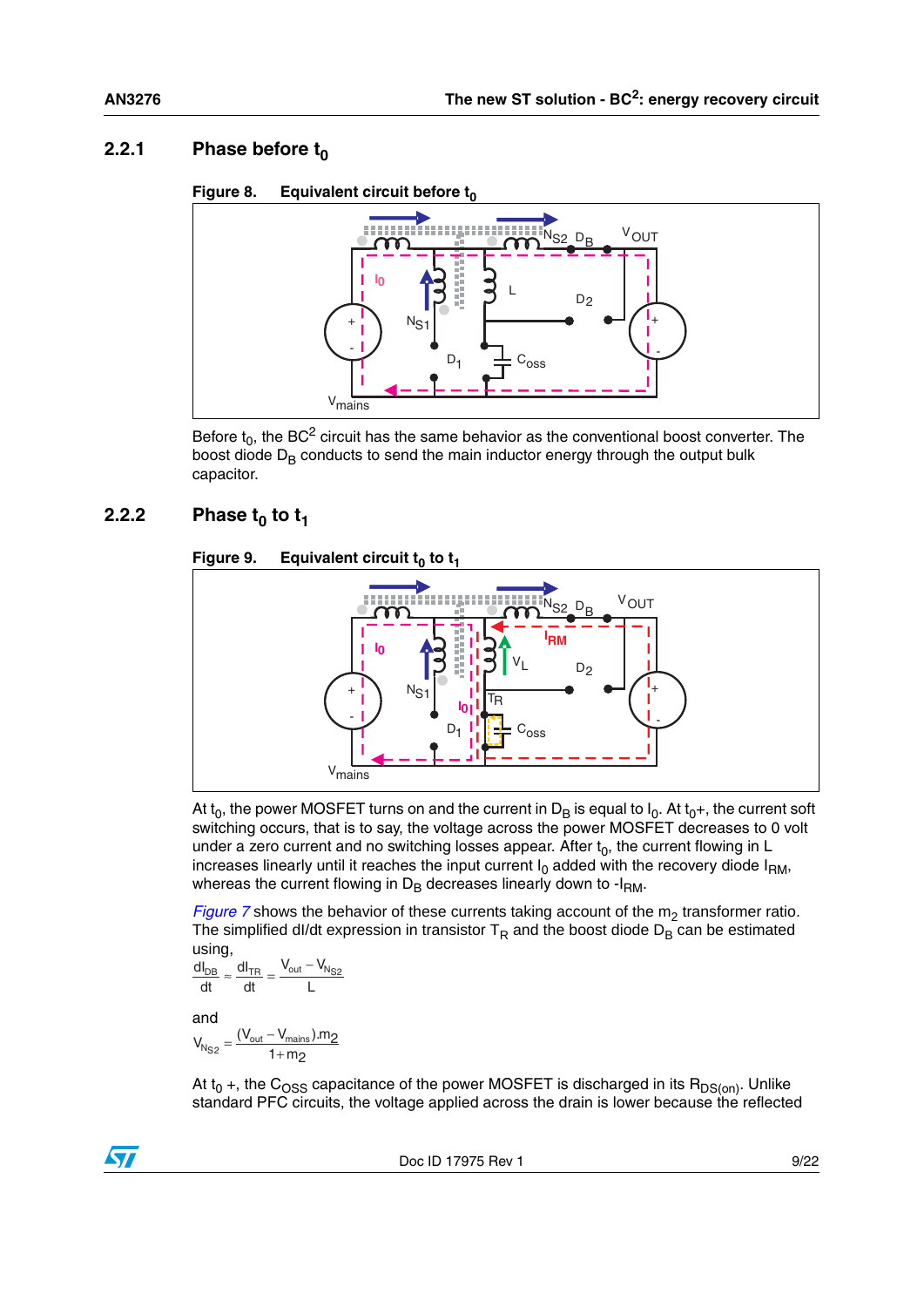$V_{NS2}$  voltage is subtracted from  $V_{OUT}$ . This behavior provides the BC<sup>2</sup> circuit with a benefit since under the low output load, power saving occurs in the system and it can be evaluated using:

$$
P_{\text{C}_\text{OSS}-t_0} = \frac{1}{2} \cdot C_{\text{OSS}} \cdot \left[ V_{\text{out}}^2 - \left( \frac{V_{\text{out}} + V_{\text{main}} \cdot m_2}{1 + m_2} \right)^2 \right] \cdot F_{\text{switching}}
$$

Thus, the  $BC<sup>2</sup>$  reduces switch-off losses too.

#### <span id="page-9-0"></span>**2.2.3** Phase  $t_1$  to  $t_2$

![](_page_9_Figure_6.jpeg)

![](_page_9_Figure_7.jpeg)

At  $t_1$ +, the boost diode  $D_B$  turns off, and an overcurrent  $I_{BM}$  is stored in the small inductor. This overcurrent discharges the  $D<sub>B</sub>$  junction capacitance linearly. At the same time, the voltage polarity across the main inductor changes until it reaches  $D_1$  diode conduction. At this time, the overcurrent  $I_{RM}$  is reduced by the transformer ratio  $m_1$  and is sent to the main inductor.

Thus, the current flowing through  $N_{S1}$  contributes to charge the internal coil magnetization  $L_{\rm B}$  at the same time as the N<sub>p</sub> winding biased by the mains voltage. The I<sub>RM</sub> current flowing in  $D_1$  decreases down to reach 0 A thanks to the reflected voltage  $V_{NS1}$  that it is given by:

$$
V_{NS1} = \frac{-V_{\text{mains}}.m_1}{1 - m_1}
$$

and

$$
t_{D1-ON} \approx \frac{I_{RM}.L.(1-m_1)}{V_{mains}.m_1}
$$

To guarantee a soft switching behavior in discontinuous mode, the current in  $D_1$  should reach 0 A before time t<sub>3</sub>. The t<sub>D1</sub> <sub>ON</sub> time trend supports the PFC application since the I<sub>RM</sub> current is the largest when the  $V_{\text{main}}$  voltage in the sinusoidal period is the highest. In addition, to cancel the  $D_1$  recovery current diode effect, the dl/dt<sub> $-D1$ </sub> is always low thanks to the low reflected voltage  $V_{NS1}$  and it is given by:<br> $\frac{dl_{D1}}{dt_{D1}} \approx \frac{-V_{\text{main}}}{2}$ 

$$
\frac{dl_{-D1}}{dt} \approx \frac{-V_{\text{mains}}.m_1}{(1-m_1).L}
$$

Unfortunately, during this phase a high reverse voltage is applied across the boost diode  $D_B$ :  $V_{DB\_reverse} = V_{out} + V_{N_{S1}} + V_{N_{S2}} = V_{out} + \frac{V_{mains}.(m_1 + m_2)}{1 - m_1}$ 

10/22 Doc ID 17975 Rev 1

![](_page_9_Picture_17.jpeg)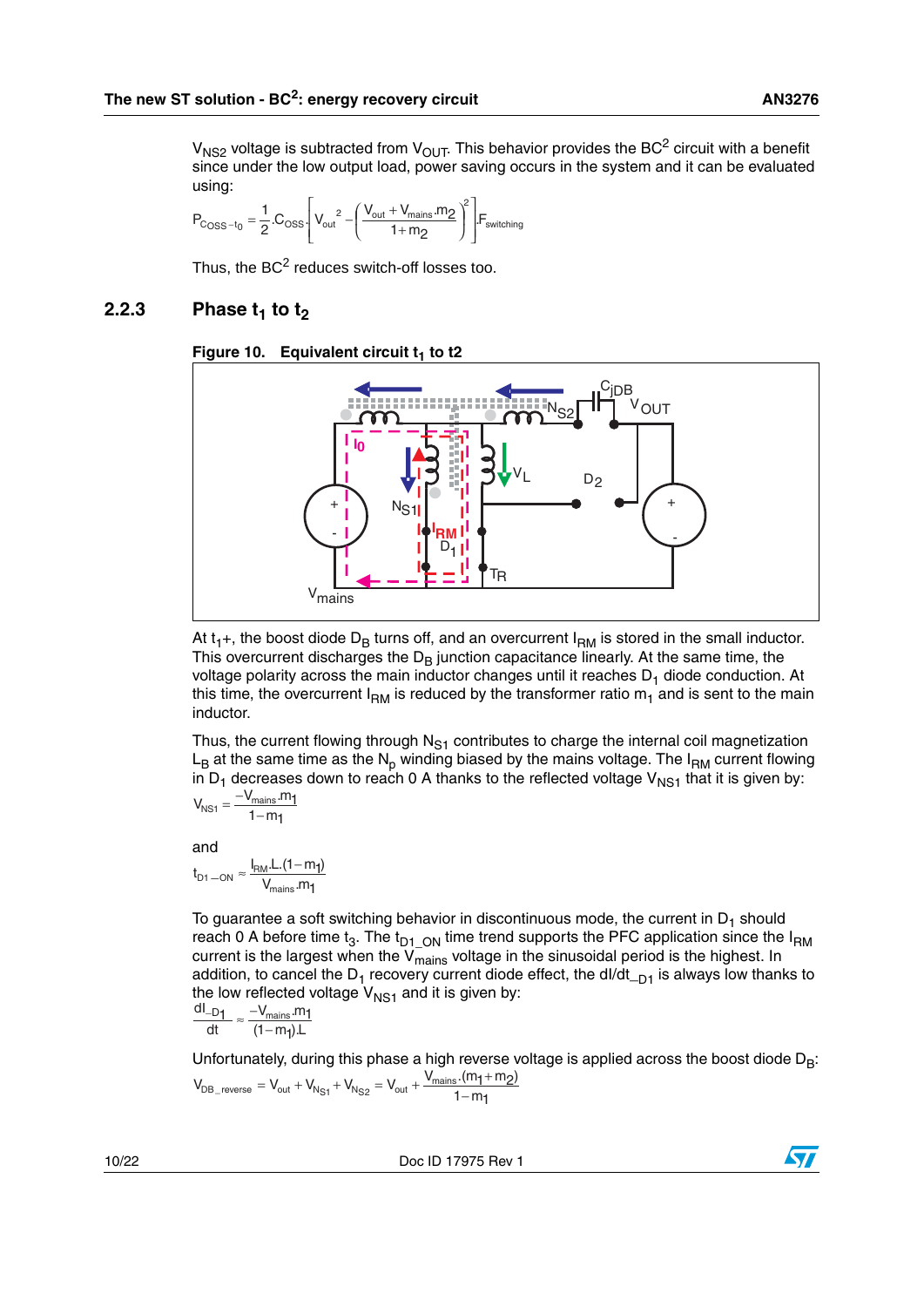This feature requires a specific diode for this application, so ST has developed an optimized diode with an accurate trade-off between the  $I_{RM}$  current value and its breakdown voltage.

#### <span id="page-10-0"></span>**2.2.4** Phase  $t_2$  to  $t_3$

![](_page_10_Figure_3.jpeg)

![](_page_10_Figure_4.jpeg)

At t<sub>2</sub>, the current in D<sub>1</sub> reaches 0 A and then the BC<sup>2</sup> works as a conventional power boost converter. As the power transistor stays on, the current in the main  $L_B$  and the small  $L$ inductor increases up to  $I_1$  at time  $t_3$ .

#### <span id="page-10-1"></span>**2.2.5** Phase  $t_3$  to  $t_4$

![](_page_10_Figure_7.jpeg)

**Figure 12. Equivalent circuit**  $t_3$  **to**  $t_4$ 

At  $t<sub>3</sub>$ , the power transistor turns off. At this time the voltage across the MOSFET increases linearly as its  $C<sub>OSS</sub>$  capacitance is charged by the current stored in the small inductor L to reach conduction in diode  $D_2$ . No overvoltage stress occurs on the power switch during the turn off. At the same time, the voltage polarity across the main inductor changes until it reaches  $D<sub>B</sub>$  diode conduction. As soon as the diodes conduct together, the output current is shared as shown in *[Figure 7](#page-7-1)*. The current in  $D_2$  starting at  $I_1$ , decreases due to the reflected voltage from  $N_{S2}$  to reach 0 A with a low dl/dt. On the other hand, the current in  $D_B$  rises to reach the nominal current at  $t_4$ . This shared current is a benefit for the BC<sup>2</sup> circuit. In the PFC application working under a lower mains voltage such as 90 V rms, the highest

![](_page_10_Picture_13.jpeg)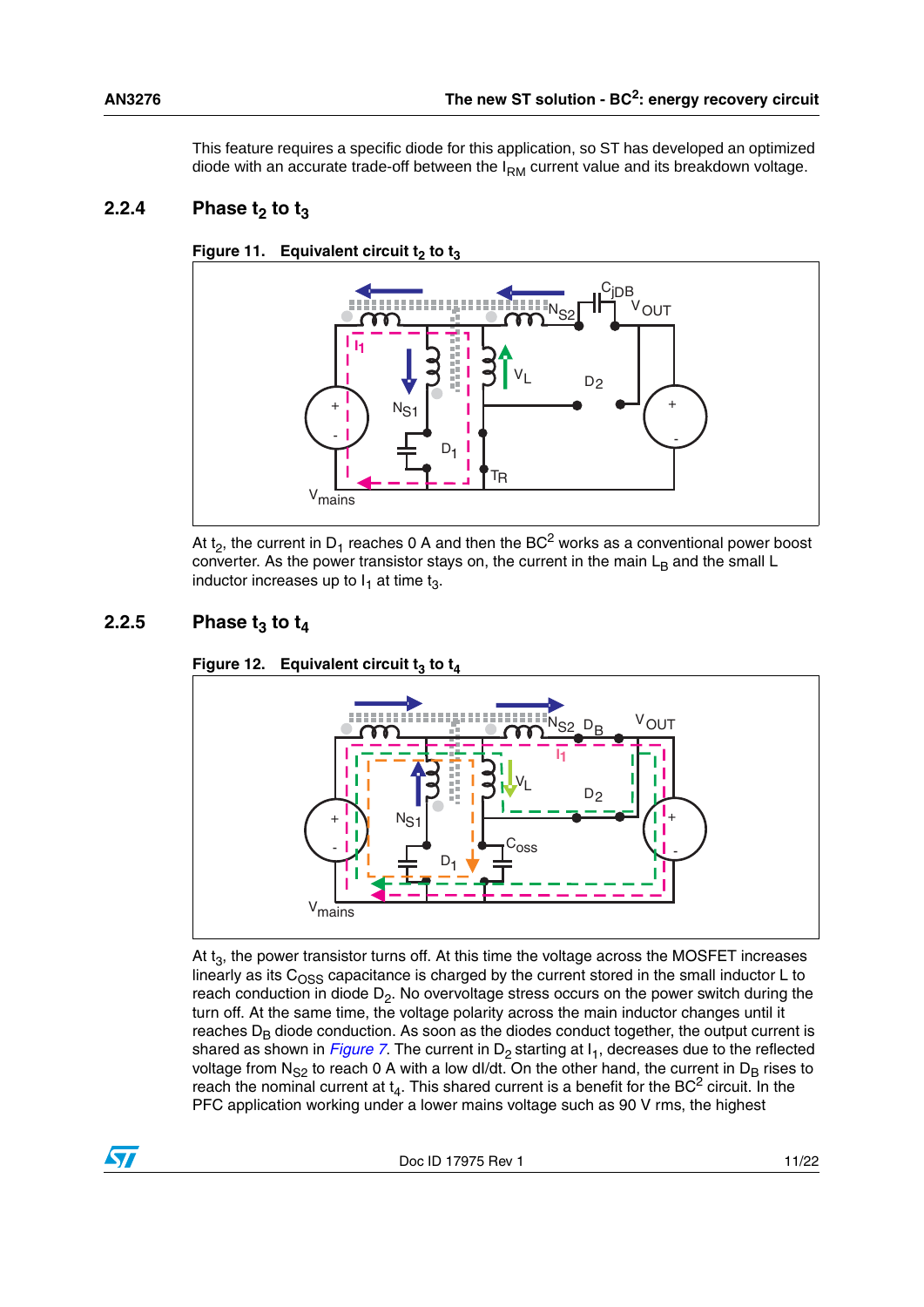application boost current is shared between  $D_B$  and  $D_1$  diodes. Therefore the conduction losses in the rectification stage are reduced. The reflected voltage  $V_{NS2}$  and  $D_2$  time conduction are given by:

$$
V_{N_{S2}} = \frac{-(V_{out} - V_{main}) . m_2}{1 + m_2}
$$

and

$$
t_{D2\_ON} = \frac{-I_1.L.(1+m_2)}{(V_{out} - V_{mains}).m_2}
$$

The  $t_{D2}$  <sub>ON</sub> time trend supports the PFC application since the  $I_1$  current is largest when the V<sub>mains</sub> voltage range is lowest. Thus the discontinuous mode could be guaranteed in the  $BC<sup>2</sup>$  circuit even under the worst case PFC applications such as high output load current under the minimum  $V_{\text{mains}}$  voltage range. In addition, to cancel the  $D_2$  recovery current diode effect, the dI/dt\_D<sub>2</sub> is always low due to the low reflected voltage V<sub>NS2</sub> given by:  $(1 + m_2)$ .L  $\frac{N_{\rm out} - N_{\rm mains} - N_{\rm 2}}{N_{\rm 2}}$ dt  $\frac{\mathsf{dI}}{\mathsf{D2}}_{\approx} \frac{-(\mathsf{V}_{\mathsf{out}} - \mathsf{V}_{\mathsf{main}})}{=}$  $\approx \frac{-(V_{\text{out}} - (1 +$ 

#### <span id="page-11-0"></span>**2.2.6** Phase  $t_4$  to  $t_5$

![](_page_11_Figure_8.jpeg)

![](_page_11_Figure_9.jpeg)

At  $t_4$ , the current in the D<sub>2</sub> reaches 0 A and then the BC<sup>2</sup> works like a conventional power boost converter. Only the boost diode  $D_B$  conducts. Due to the reflected voltage of  $N_{S2}$ , the voltage across the power switch is lower than  $V_{OUT}$ . Thus the  $C_{OSS}$  capacitor is discharged in the bulk capacitor and power saving occurs as the transistor turns on at  $t_0$ .

![](_page_11_Picture_11.jpeg)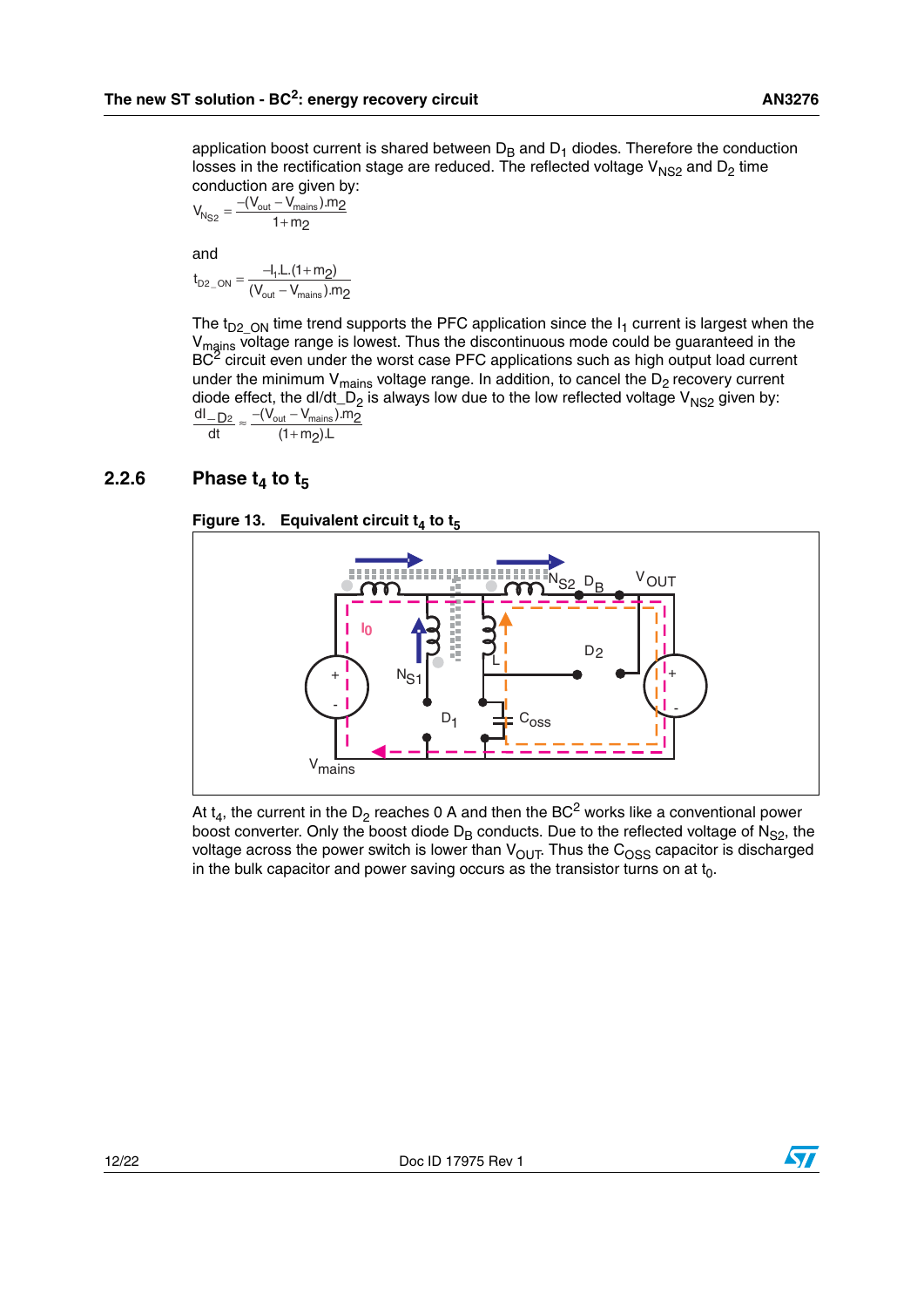## <span id="page-12-0"></span>**2.3 Electrical voltage stress in BC<sup>2</sup>**

*[Table 1](#page-12-2)* summarizes the maximum voltage across each semiconductor versus the phases.

| <b>Maximum</b><br>voltages     | <b>Phases</b>                             | <b>Waveform expression</b>                                                                                                             | $> V_{OUT}$ ? |
|--------------------------------|-------------------------------------------|----------------------------------------------------------------------------------------------------------------------------------------|---------------|
| $\mathsf{VR}_{\mathsf{TRmax}}$ | $t_3 - t_4$                               | $V_{\text{OUT}}$                                                                                                                       | <b>NO</b>     |
| VR <sub>DBmax</sub>            | $t_1 - t_2$                               | $\frac{V_{\text{mainS RMS}_{\text{max}}}\cdot\sqrt{2}\cdot(m_1+m_2)}{1+m_1}+V_{\text{OUT}}$                                            | <b>YES</b>    |
| $VR_{D1max}$                   | $t_0 - t_1$<br>$t_3 - t_4$                | $\frac{(\mathsf{V}_{\text{mainsRMS}_{\text{max}}}\cdot\sqrt{2}-\mathsf{V}_{\text{OUT}})\cdot(m_1+m_2)}{1+m_2}+\mathsf{V}_{\text{OUT}}$ | <b>NO</b>     |
| VR <sub>D2max</sub>            | $t_0 - t_1$<br>$t_1 - t_2$<br>$t_2 - t_3$ | $V_{\text{OUT}}$                                                                                                                       | NO            |

<span id="page-12-2"></span>Table 1. Maximum reverse voltage in the BC<sup>2</sup>

The BC<sup>2</sup> circuit needs to use a specific diode with a breakdown voltage higher than 600 V. Moreover, its recovery current should be optimized to avoid an higher current in the power transistor during the phase  $[t_1-t_2]$ . ST has developed specific diodes (STTH16BC065C, STTH10BC065C and STTH8BC065) for the BC<sup>2</sup> circuit. They have been designed to sustain average currents of 5 to 8 A (depending on the application) and a repetitive reverse voltage  $V_{\text{RRM}}$  of 650 V.

## <span id="page-12-1"></span>**2.4** Calculation of m<sub>2</sub> and m<sub>1</sub> ratios

To respect the discontinuous operating mode during the timing phases  $[t_1-t_2]$  and  $[t_3-t_4]$ , the time td1 and td2 shown in *[Figure 7](#page-7-1)* should be always positive. According to the typical CCM PFC rules and both t<sub>D1</sub> <sub>ON</sub> and t<sub>D2</sub> <sub>ON</sub> expressions, it becomes easy to define the m<sub>1</sub> and  $m<sub>2</sub>$  transformer ratio conditions.

$$
m_2 > \frac{P_{IN}\max\cdot V_{OUT}\cdot L\cdot F_s}{V_{mainsRMS}^2\max\cdot\left(V_{OUT}\cdot V_{mainsRMS}\max\cdot\sqrt{2}\right)\cdot\left(P_{IN}\max\cdot V_{OUT}\cdot L\right)}
$$

and

$$
m_1 > \frac{\left(1+m_2\right) \cdot I_{\text{RM}} \text{max} \cdot L \cdot V_{\text{OUT}} \cdot F_s}{V_{\text{mains}} \text{max} \cdot \sqrt{2} \cdot \left(V_{\text{OUT}} - V_{\text{mains}} \text{max} \cdot \sqrt{2}\right)}
$$

Where  $P_{IN}$  is the input PFC power,  $F_s$  is the switching frequency,  $V_{mainsRMS}$  max is the maximum rms voltage range and the  $I_{\text{BM}}$  max is the maximum current recovery under the turn-on dI/dt at its maximum operating junction condition.

![](_page_12_Picture_13.jpeg)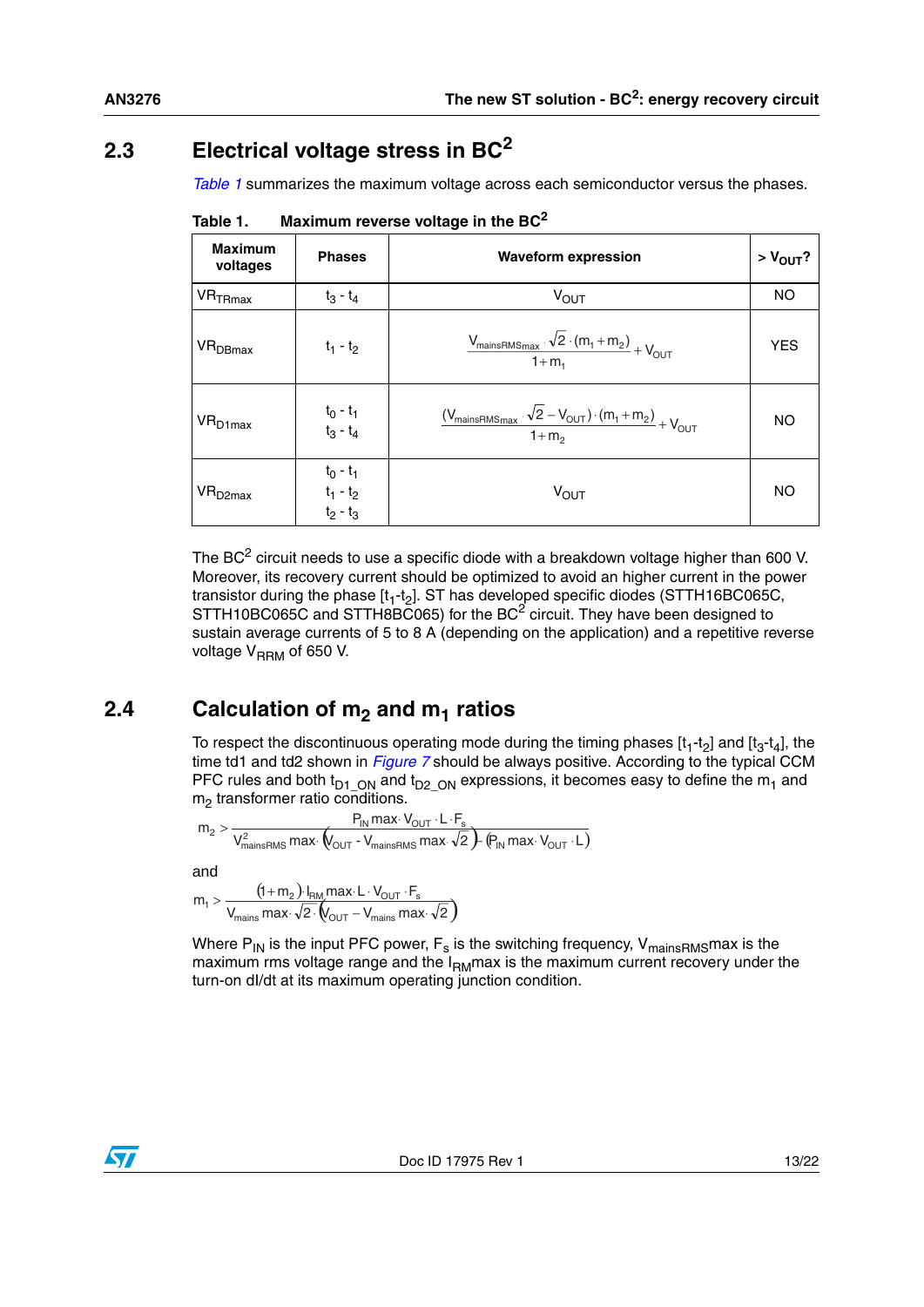### <span id="page-13-0"></span>**2.5 Calculation of L**

There are several ways to rate the inductance L. For instance, its turn-on dI/dt can be rated at 50 A/µs. Then,  $m_2$  and  $m_1$  are calculated taking into account the corresponding  $I_{\rm RM}$  of diode  $D_B$ . However, the reverse voltage across the  $D_B$ ,  $V_{RDB}$  reverse, must not exceed 75% of V<sub>RRM</sub> to meet the system design rule, 75% x 650 = 487 V. If V<sub>RDB</sub><sub>-reverse</sub> is higher than 487 V, the L value should be reduced. Therefore, the dl/dt of L and the  $I_{RM}$  diode of  $D_B$ increase as well. Thus,  $m_1$  and  $m_2$  should be recalculated to get V<sub>RDB</sub> reverse below 487 V. But this calculation method does not optimize the inductance L and its size. Ultimately, a good rating should minimize L size. ST has developed a software tool using all the parameters: the  $I_{RM}$  diode of  $D_B$  versus the dl/dt and junction  $T_A$ , the L inductance tolerances, and the switch-on power losses. This tool is proposed to help designers to choose the best L inductance for its application. *[Table 2](#page-13-2)* shows two PFC examples using the BC<sup>2</sup> concept.

|                       | Case 1                                | Case 2                                |
|-----------------------|---------------------------------------|---------------------------------------|
| Input power           | 100 W < $Pin < 1.1$ kW                | 50 W < Pin < 450 W                    |
| $V_{\text{main}}$ RMS | 90V < $V_{\text{main}}$ rms < 264 V   | 90 V < $V_{\text{main}}$ rms< 264 V   |
| <b>VOUT</b>           | 400 V                                 | 400 V                                 |
| Fs                    | 95 kHz                                | 95 kHz                                |
| Inductor and size     | $3 \mu H$                             | $5 \mu H$                             |
| Core reference        | Core DR78381<br>(Datatronics Limited) | Core DR79124<br>(Datatronics Limited) |

#### <span id="page-13-2"></span>Table 2. Inductor and size versus the PFC types

## <span id="page-13-1"></span>**2.6 Range of products**

ST offers the  $BC^2$  technology in a range of products:

- STTH8BC065DI, STTH8BC060D, STTH5BCF060 for applications from 800 W to 2 kW
- STTH16BC065CT, STTH5BCF060 for applications from 400 W to 1 kW
- STTH10BC065CT + STTH3BCF060U for applications from 280 W to 600 W

![](_page_13_Picture_12.jpeg)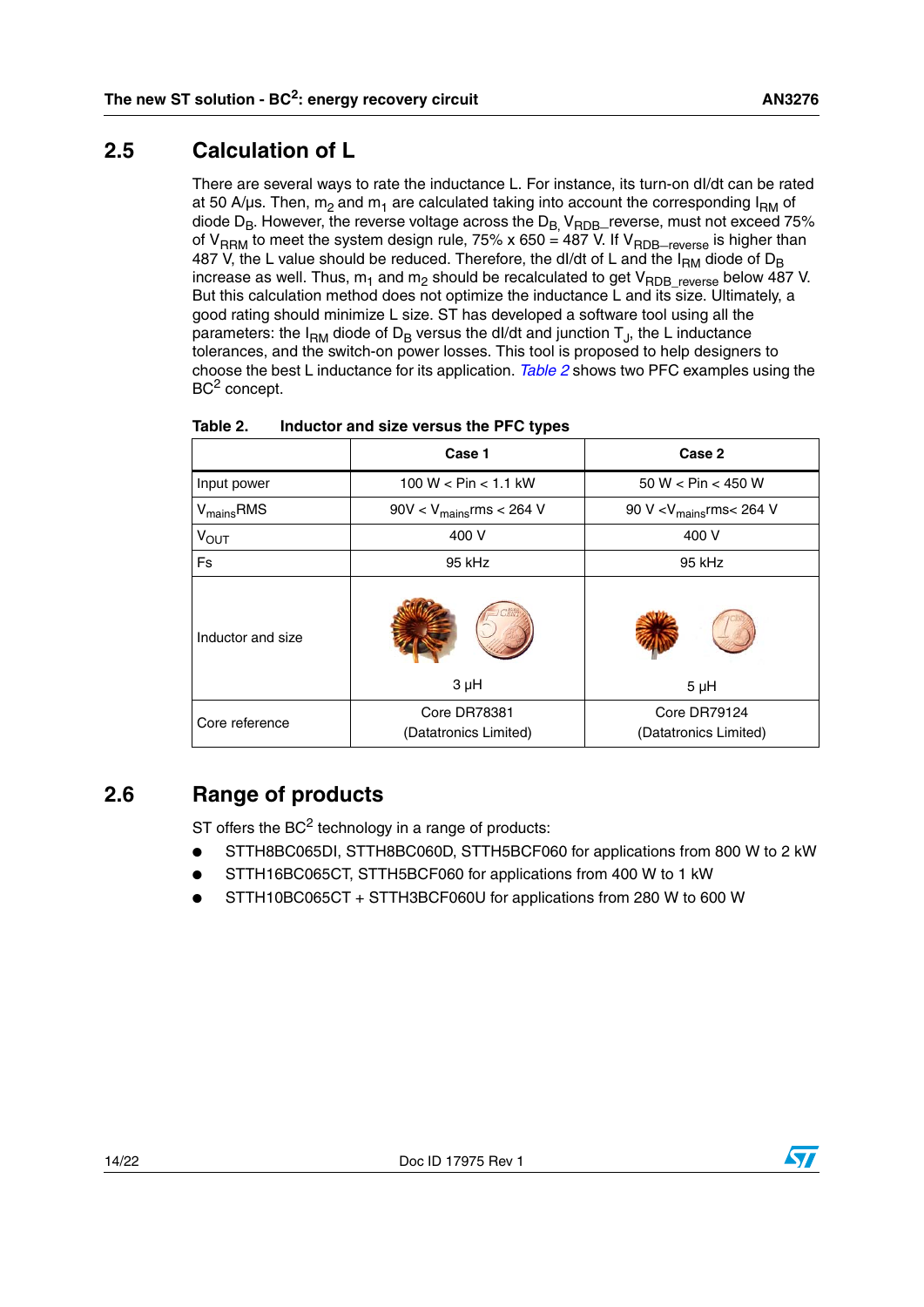# <span id="page-14-0"></span>**3 BC2 design in 450 W PFC**

A universal line range 90 to 264  $V_{\text{mains}}$  rms 450 W power factor corrector working in hard switch mode using a standard average current mode PWM has been developed to highlight the benefits of the  $BC^2$  circuit. Switch-on behavior, efficiencies and thermal measurements have been compared with 8 A SiC Schottky diodes.

## <span id="page-14-1"></span>**3.1 BC2 design**

Specific diodes have been used for the  $BC^2$  circuit such as the STTH8BC065 for  $D_B$ , the STTH8BC060 for  $D_2$  and the STTH5BCF060 for  $D_1$  as shown in *[Figure 6](#page-6-2)*. The software tool provides the L inductance,  $m_1$  and  $m_2$  versus the switching frequency as given in *[Table 3](#page-14-3)*.

| Fs       | <b>72 kHz</b> | 140 kHz                                             | <b>200 kHz</b> |
|----------|---------------|-----------------------------------------------------|----------------|
| Nь       |               | 52 turns, $L_B = 600 \mu H$ , Tore METGLAS 4520MPEC |                |
| $N_{S1}$ | 2 turns       | 4 turns                                             | 5 turns        |
| $N_{S2}$ | 8 turns       | 8 turns                                             | 5 turns        |
|          | 8 µH          | $5.1 \mu H$                                         | $2.7 \mu H$    |

<span id="page-14-3"></span>Table 3. N<sub>S1</sub>, N<sub>S2</sub> and L versus Fs

## <span id="page-14-2"></span>**3.2 BC2 typical waveforms**

*[Figure 14](#page-14-4)* shows the typical BC<sup>2</sup> waveforms corresponding to a PFC working at 200 kHz.

At each power MOSFET switch-on, soft current switching occurs. This curve highlights that  $D_1$  and  $D_2$  diodes always work in discontinuous mode;  $D_1$  recovers the I<sub>RM</sub> current from  $D_B$ whereas  $D_2$  sends the current stored in L through the PFC bulk capacitor. As soon as  $D_2$ turns off, the power voltage drain decreases as previously mentioned in the  $[t_0-t_1]$  and  $[t_4-t_5]$ phases and switch-off power losses are saved.

<span id="page-14-4"></span>**Figure 14. Typical BC2 waveform at Fs = 200 kHz**

![](_page_14_Figure_12.jpeg)

![](_page_14_Picture_15.jpeg)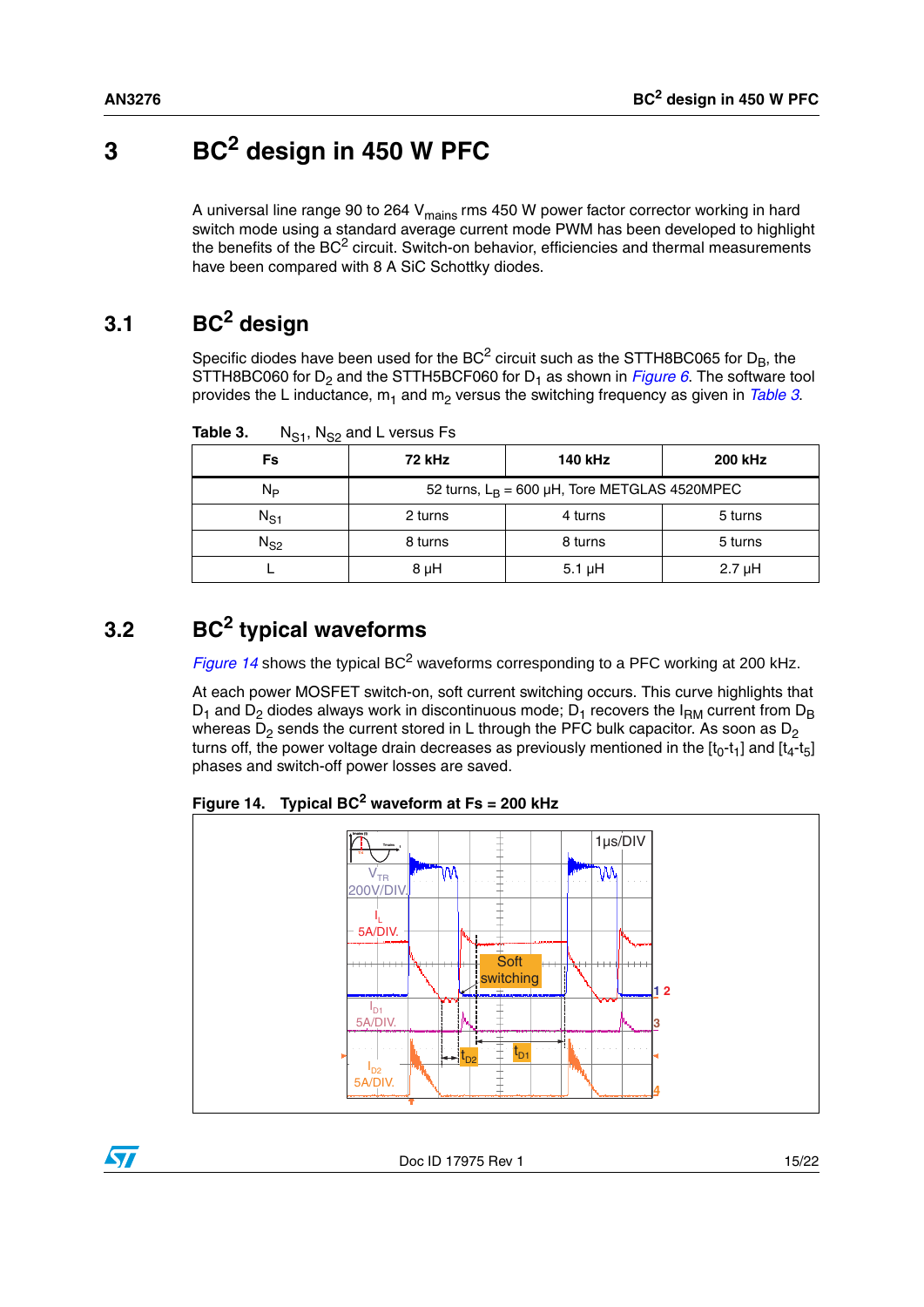### <span id="page-15-0"></span>**3.3 Efficiency comparison**

 $BC<sup>2</sup>$  and SiC diode efficiency have been compared under two V<sub>mains</sub> levels as shown in *[Figure 15](#page-15-1)* (230 V<sub>RMS</sub>) and *[Figure 16](#page-16-0)* (90 V<sub>RMS</sub>) with a switching frequency equal to 140 kHz. At 230  $V_{RMS}$ , the BC<sup>2</sup> circuit saves up to 2.25 W at full load and 1 W at 100 W compared to the 8 A SiC diode. Under low load, the reflected voltage from  $N_{S2}$  still improves the BC<sup>2</sup> efficiency because the switch-off losses are lower than the SiC as described in the phase time  $[t_0-t_1]$ . As soon as the PFC works in discontinuous mode (< 100 W) the SiC and the BC2 have the same efficiency as shown in *[Figure 15](#page-15-1)*.

![](_page_15_Figure_4.jpeg)

<span id="page-15-1"></span>**Figure 15. Efficiency comparison at 230 V rms**

At 90 V rms, the soft switching method benefits plus the power saving in the  $\mathrm{C_{OSS}}$  discharge reinforces the benefit of the BC<sup>2</sup> circuit. Up to 5.4 W is saved thanks to the BC<sup>2</sup> at 450 W compared to the SiC diode and under low load, up to 1.7% is saved thanks to the switch-off power saving.

![](_page_15_Picture_7.jpeg)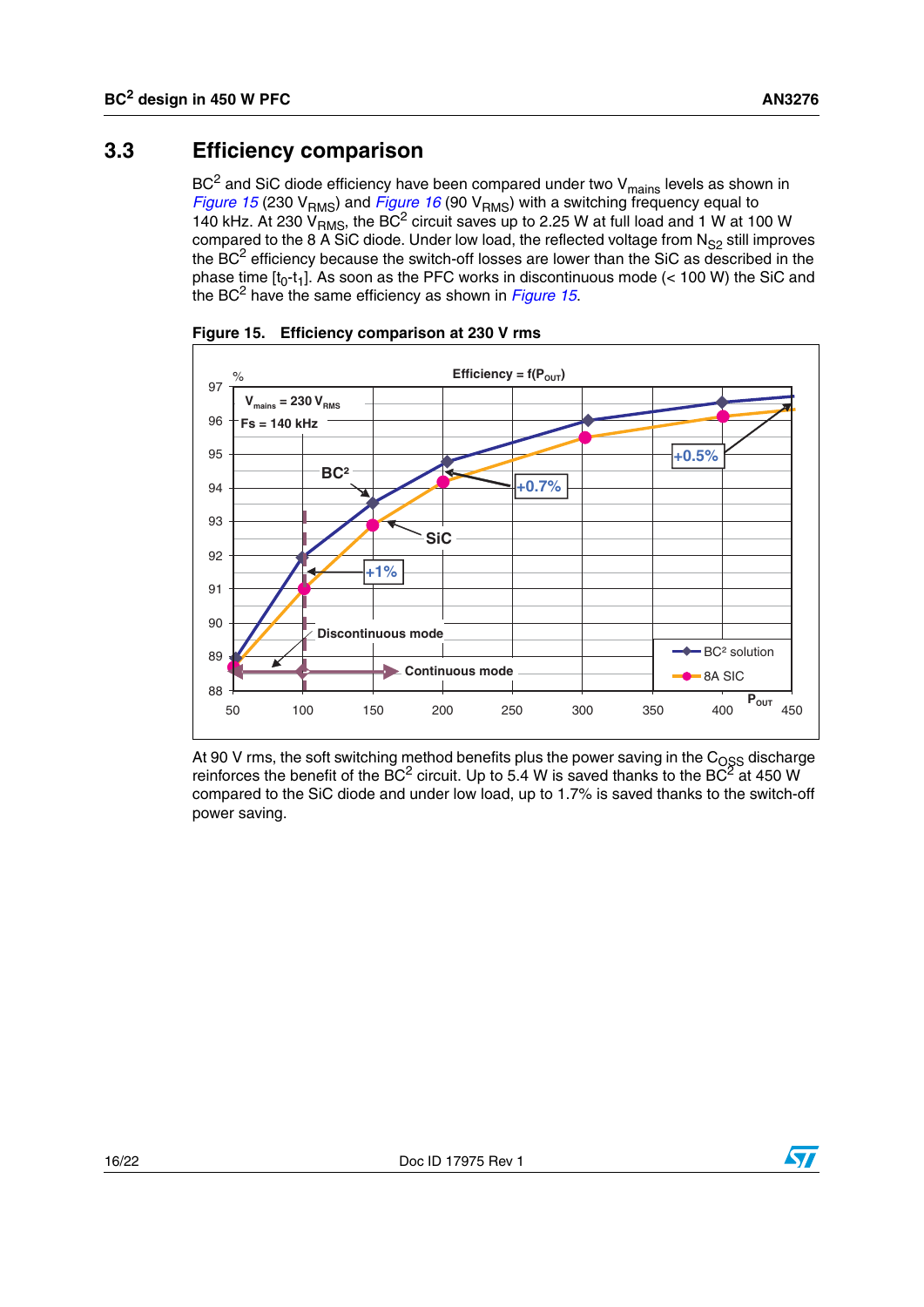![](_page_16_Figure_2.jpeg)

<span id="page-16-0"></span>**Figure 16. Efficiency comparison at 90 V rms**

<span id="page-16-1"></span>**Figure 17. 450 W PFC efficiency versus three different output powers and three**  switching frequencies for V<sub>mains</sub> rms = 90 V

![](_page_16_Figure_5.jpeg)

*[Figure 17](#page-16-1)* highlights the benefit of the BC<sup>2</sup> circuit soft switching method added to its C<sub>OSS</sub> discharge power saving especially at low load.

![](_page_16_Picture_7.jpeg)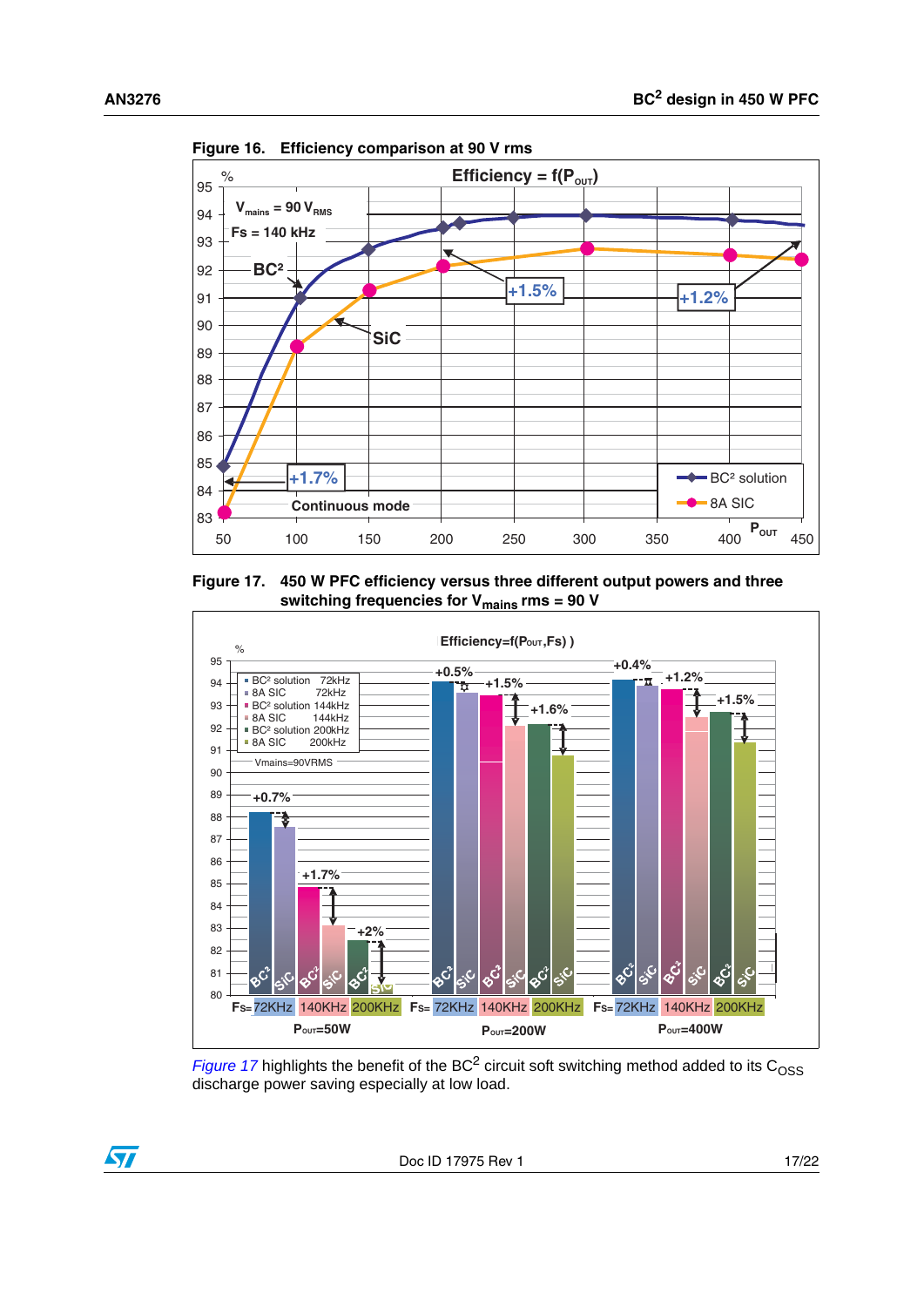#### <span id="page-17-0"></span>**3.4 Thermal measurement**

The soft current switching method allows the power dissipation in the switch transistor to be reduced. *[Figure 18](#page-17-1)* shows that a high thermal temperature difference (18 °C) occurs between the  $BC<sup>2</sup>$  and the SiC diode in the PFC application. For the same working junction temperature in the power transistor, the size of the thermal heatsink could be reduced. In this way, the space saving balances out the space from the small L inductor required by the  $BC<sup>2</sup>$  circuit. Therefore, the  $BC<sup>2</sup>$  circuit can have the same power density as the SiC diode solution. Nevertheless, the BC<sup>2</sup>efficiency decreases due to the power MOSFET R<sub>DS(on)</sub> thermal rising. *[Figure 18](#page-17-1)* shows that 0.75 W should be removed from the 5.4 W measured in the efficiency comparison at 90 V rms. Even in this configuration, the  $BC<sup>2</sup>$  circuit has a better efficiency than the SiC diode. The  $BC^2$  circuit has a better power density and efficiency criteria than the SiC diode.

Another consideration is that, for the same thermal heatsink, the Power MOSFET size could be reduced to further reduce the PFC cost.

![](_page_17_Figure_5.jpeg)

#### <span id="page-17-1"></span>**Figure 18. Thermal measurement comparison**

![](_page_17_Picture_7.jpeg)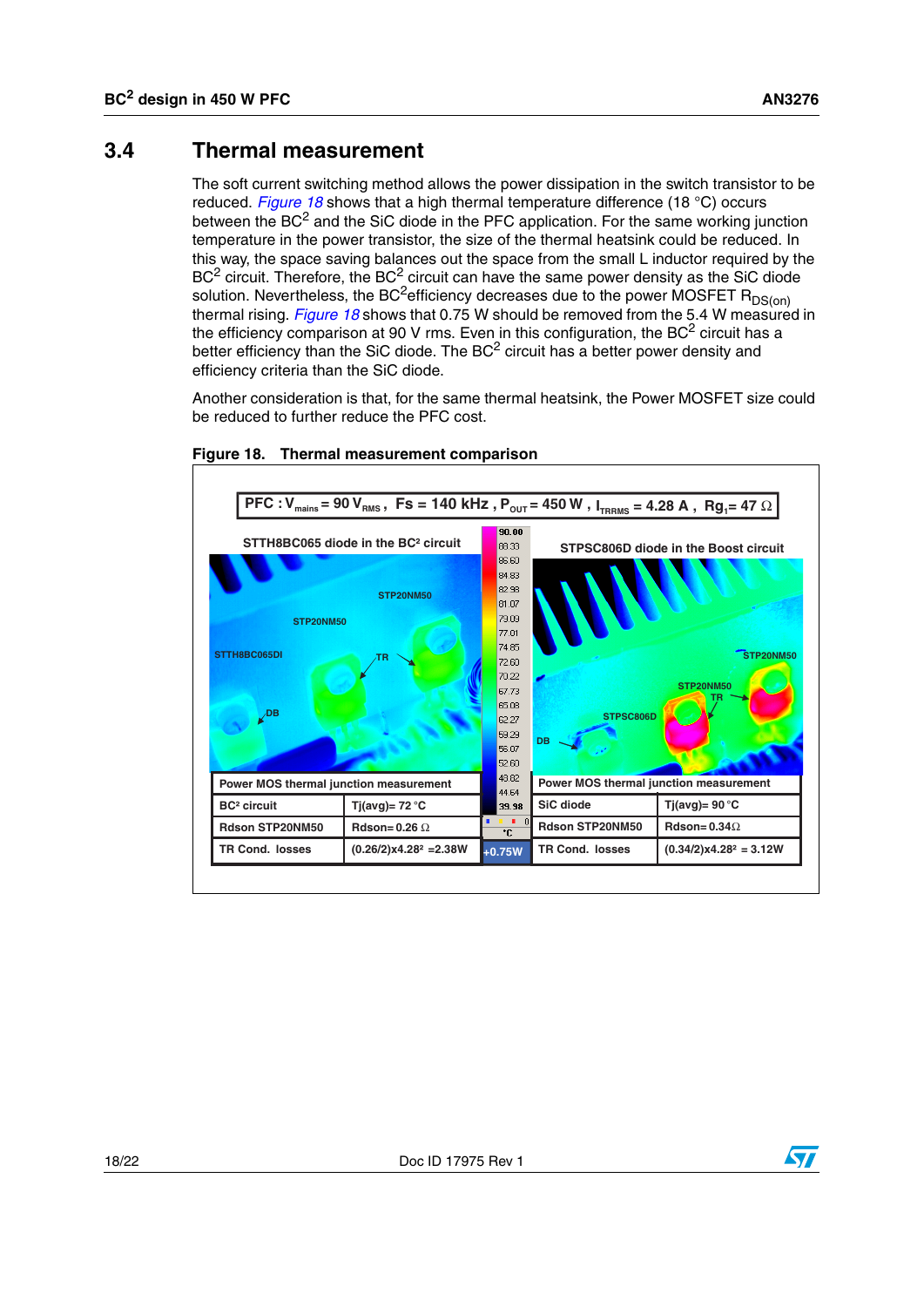## <span id="page-18-0"></span>**4 Conclusion**

The  $BC<sup>2</sup>$  circuit uses the soft switching method with a unique non-dissipative recovery circuit. STMicroelectronics has introduced the specific diodes suited for the BC<sup>2</sup> concept to improve the CCM PFC performance as shown in *[Table 4](#page-18-1)*.

This circuit supports the actual energy efficiency recommendation at 20%, 50% and 100% of rated power supplies.

| Criteria at 90 V rms               | SiC diode                                    | $BC2$ circuit                               | <b>Benefits</b>  |
|------------------------------------|----------------------------------------------|---------------------------------------------|------------------|
| Efficiency                         | 92.5%                                        | 93.7%                                       | $+1.2%$          |
| Power MOSFET<br>temperature        | 90 $^{\circ}$ C                              | 72 °C                                       | -18 $^{\circ}$ C |
| Power density at<br>iso-efficiency | State of art                                 | Improve, save 5.4 W                         | $+1.2%$ gain     |
| <b>EMI</b>                         | Acceptable with<br>$dl/dt < 1000$ A/ $\mu s$ | Acceptable with<br>$dl/dt < 100$ A/ $\mu s$ | Soft switching   |
| Boost rectification cost           | > 0.2 € per 100 W                            | >> $0.2 \epsilon$ per 100 W                 | Mass market      |

<span id="page-18-1"></span>Table 4. **Table 4. BC2 benefits in 450 W PFC, 140 kHz**

![](_page_18_Picture_7.jpeg)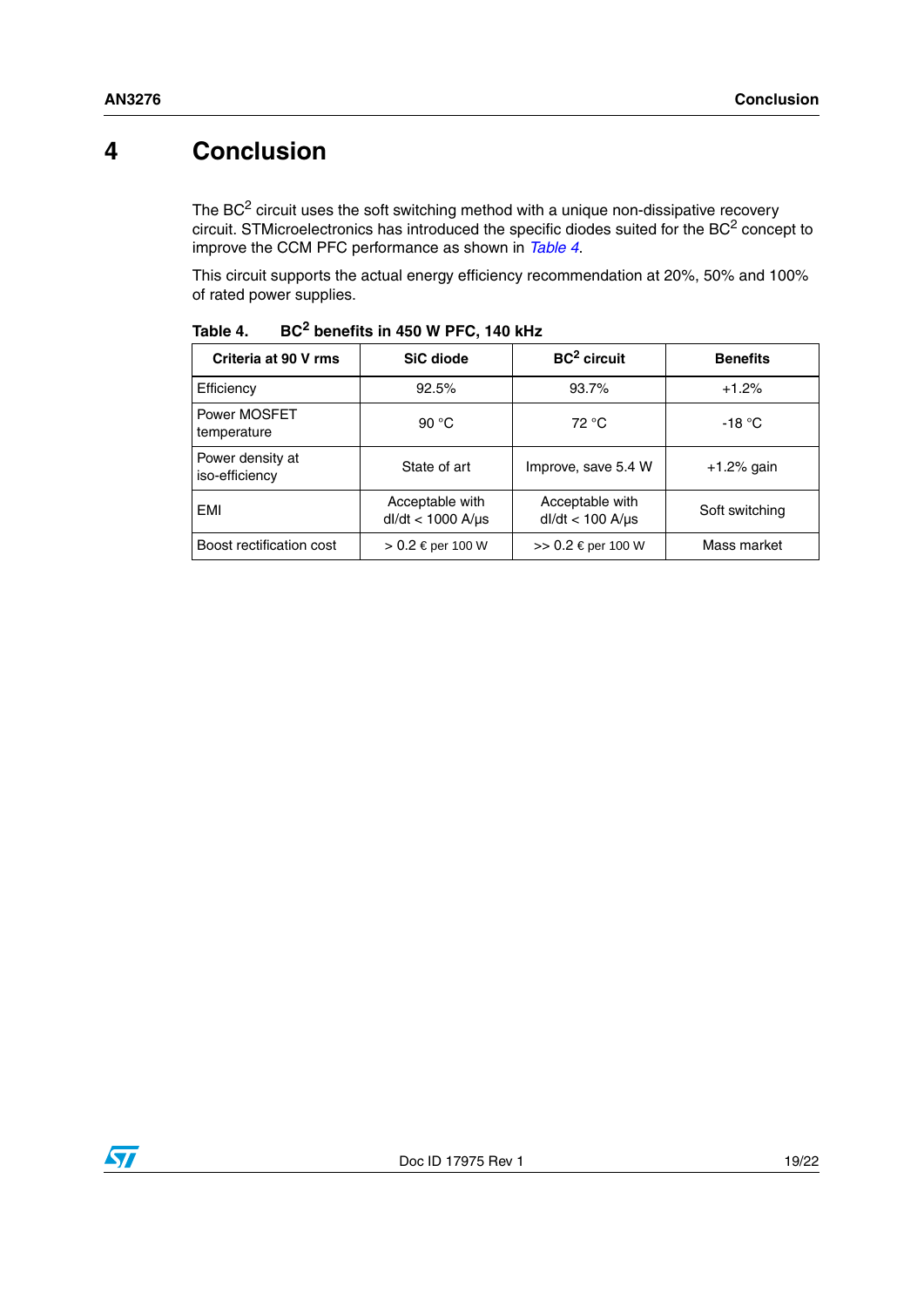## <span id="page-19-1"></span>**5 References**

- <span id="page-19-0"></span>1. Benoît Peron, "Auxiliary switching circuit for a chopping converter", Patent No: US 6,987,379 B2, June 2006
- <span id="page-19-2"></span>2. Bertrand Rivet, "New Solution to Optimize Diode Recovery in PFC Boost Converter", PCIM 2000.
- <span id="page-19-3"></span>3. Jim Noon, UC3855A/B High Performance Power Factor Preregulator -Texas Instrument- application report- SLUA146A
- <span id="page-19-4"></span>4. Brian T, Irving and M. Jovanovic "Analysis, Design and Performance Evaluation of Flying-Capacitor Passive Lossless Snubber applied to PFC Boost Converter", APEC 2002, pp. 503 - 508 vol.1.

![](_page_19_Picture_9.jpeg)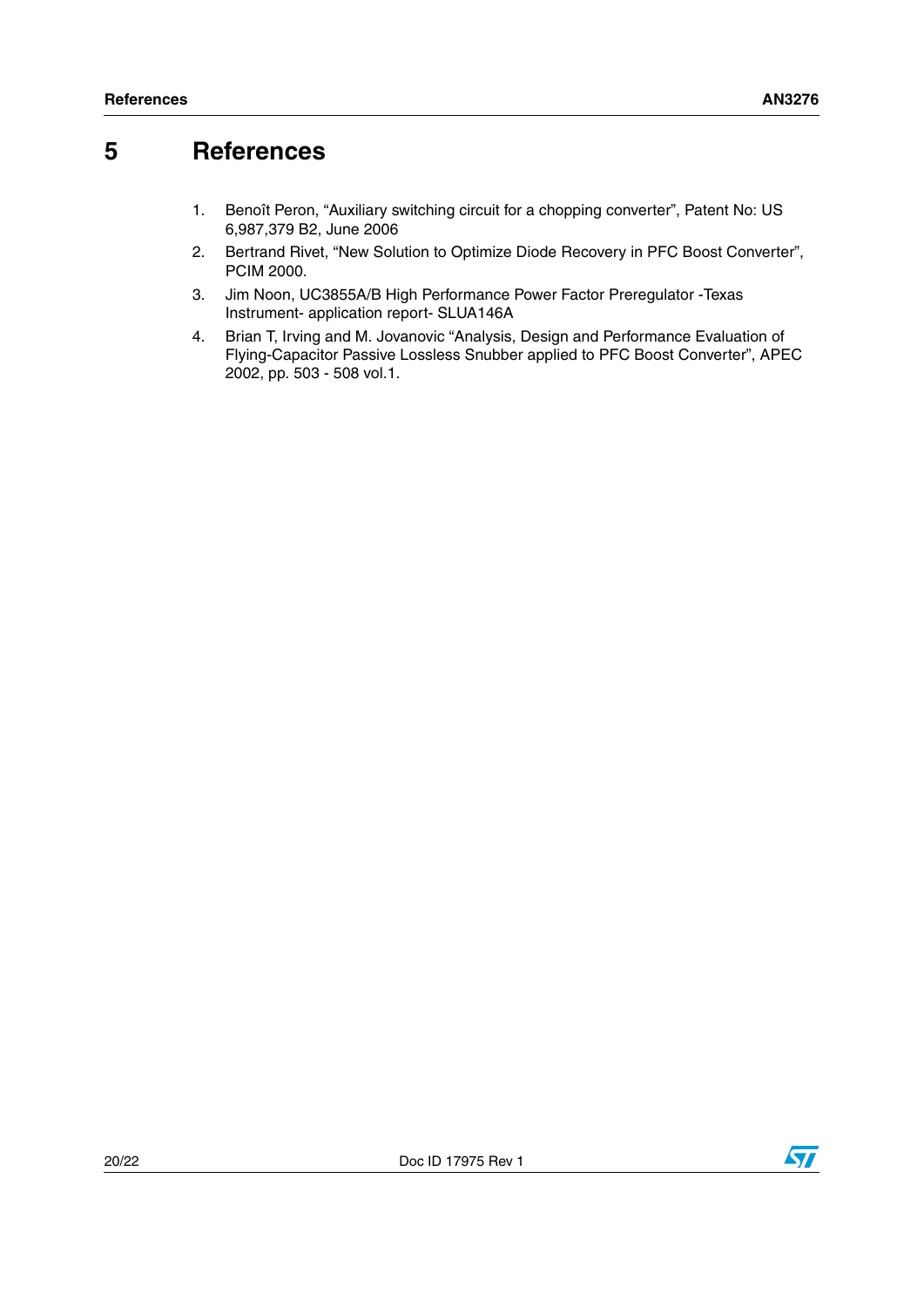# <span id="page-20-0"></span>**6 Revision history**

#### Table 5. **Document revision history**

| <b>Date</b> | <b>Revision</b> | <b>Changes</b>   |
|-------------|-----------------|------------------|
| 10-Nov-2010 |                 | Initial release. |

![](_page_20_Picture_5.jpeg)